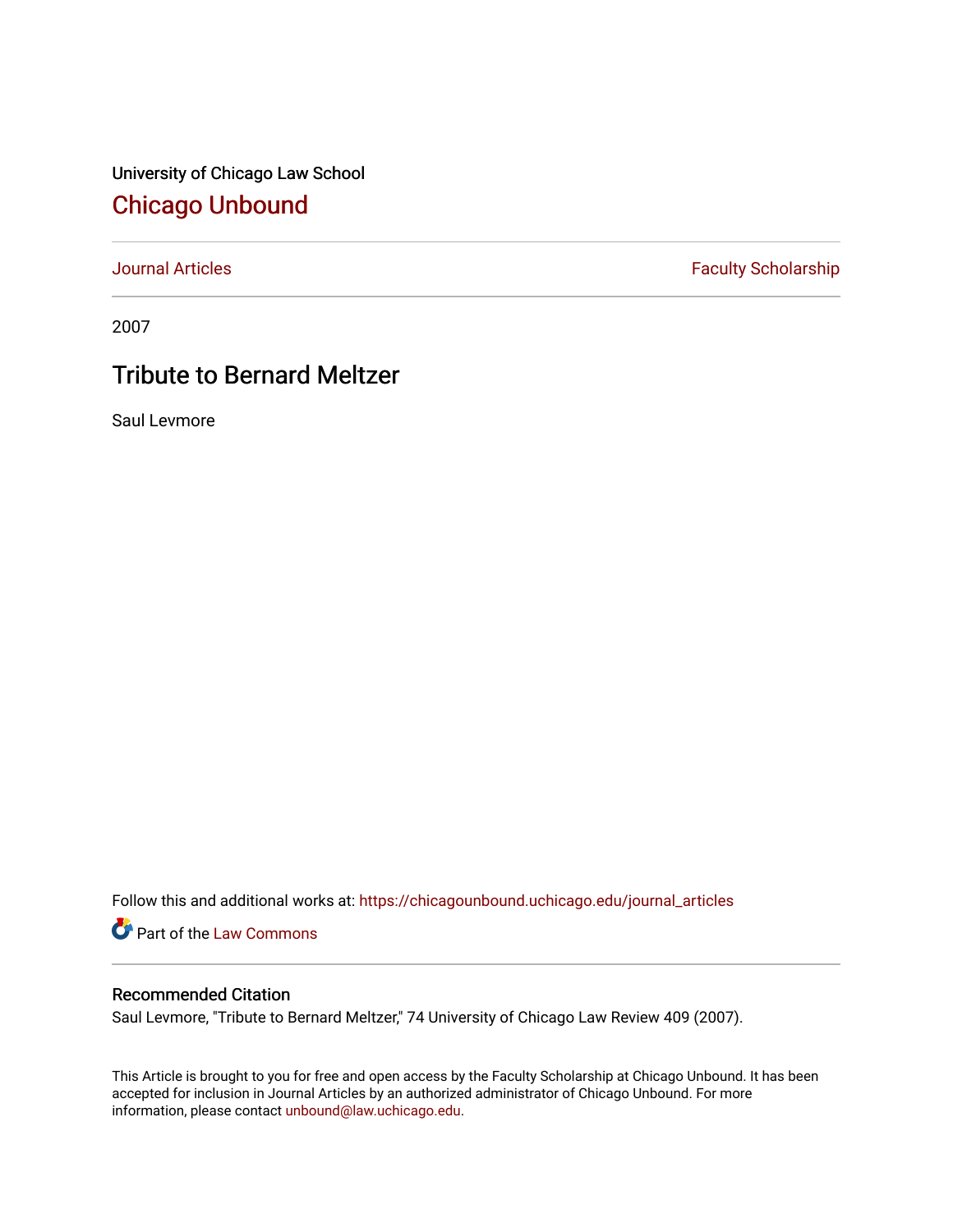# **The University of Chicago Law Review**

Volume 74 Spring 2007 Number 2

*© 2007 by The University of Chicago*

### **In Memoriam: Bernard D. Meltzer (1914-2007)**

*The editors of* The University of Chicago Law Review *dedicate this issue to the memory of Bernard D. Meltzer.*

#### *Saul Levmoret*

Bernard Meltzer occupied this Law School for much more than half of our existence. The occupation began with his arrival, as a transfer student, in 1934. He then returned here to join the faculty in 1946. That is a period of about 63 years in a school that is almost 105 years old. It is tempting to marvel at Professor Meltzer's longevity. He knew people who were here at our founding more than a century ago. For that matter, he knew people who knew people (like Christopher Columbus Langdell, for instance) who shook hands with Abraham Lincoln. It is only a couple of degrees of separation more to Napoleon, and then, I suppose, but another several steps to Moses. But neither of these well-known lawmakers could match our Bernie's ability to think about law with cool objectivity, and with an eye on what law might or might not accomplish. And neither displayed half the wit that Bernie brought to the enterprise.

It is fun to think of how the Law School and the world appeared when young Meltzer arrived here in 1934. The Law School was not in its present location, and baseball was played right here on this spot where we are gathered. The Great Depression was a real event, as was the rise of Hitler. Ping-pong was played in the Law School, and was said to have been introduced in order to displace rampant gambling,

Dean and William B. Graham Professor of Law, The University of Chicago Law School. These observations were made at a memorial service in honor of Bernard D. Meltzer at the Law School on February 2,2007.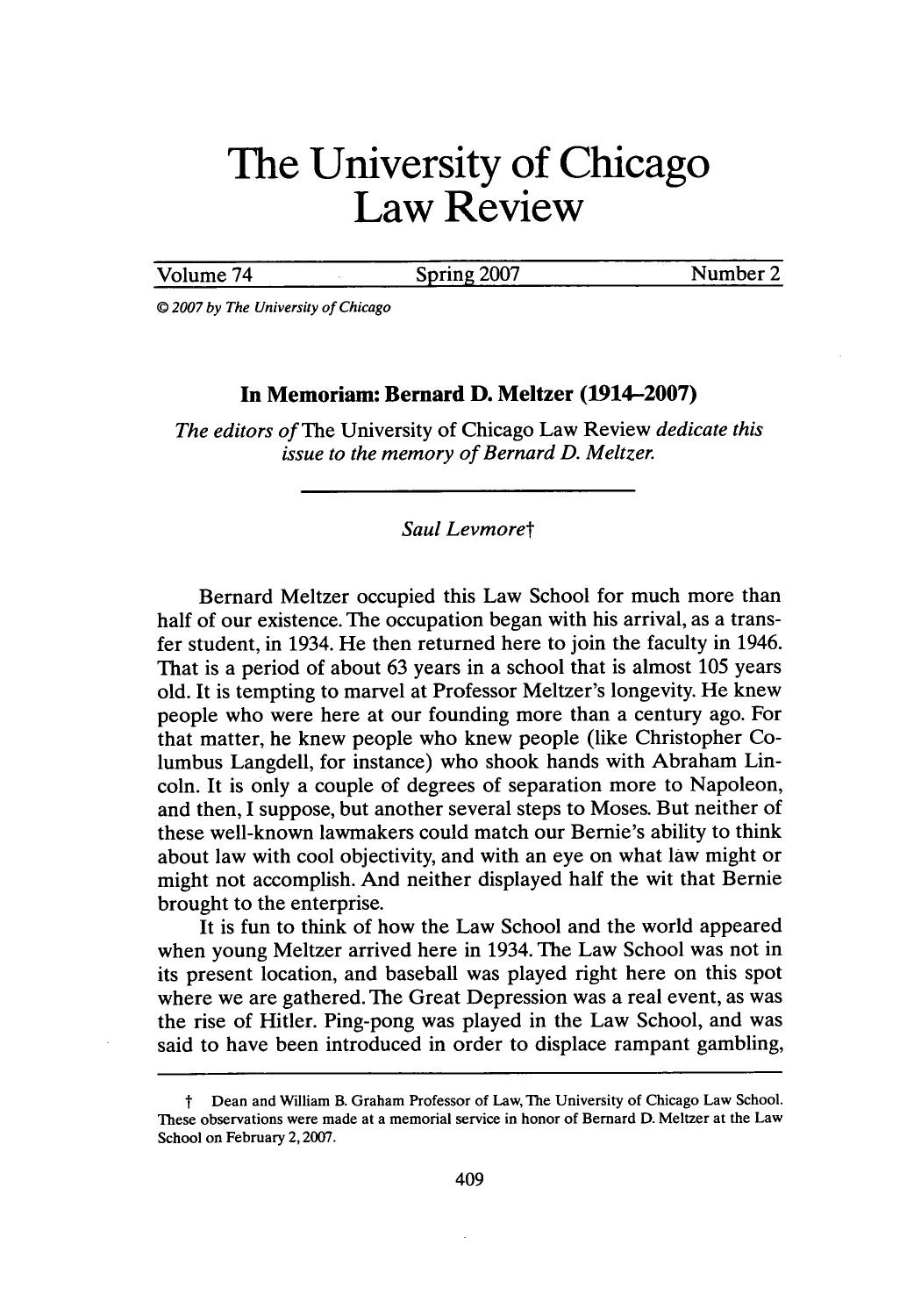[74:409

though there was plenty of gambling on the ping-pong matches, as it turns out. One might wonder whether table tennis was actually around at that time, if only because those familiar balls seem so technologically sophisticated. But indeed, the game, more or less in its present form, was born some thirty years earlier, and was in something of a heyday. Students of that era needed to call faculty offices from the library telephone in order to ascend to the faculty offices for visits. And yes, phones had long been in existence, though it is doubtful that a single student had an automobile, and of course no one had a computer or cell phone. Ball point pens were unknown.

But longevity is a more appropriate topic for persons less accomplished than Bernard Meltzer. This was one accomplished person, and one life led to the fullest. He was remarkable. He was great with people, and great as a host, as a government officer, as a Socratically inclined instructor, as *the* leading labor law scholar, as a scholar of international law (he may well have taught the first law course in the country on international organizations), as a teacher of evidence, and as a stalwart of a great law school. When we celebrate and memorialize his life and career, we selfishly promote our own values: insight, inquiry, wit, biting wit, loyalty, charm, sharp edges with the best intentions, and intellectual intensity. Bernie and Jean Meltzer defined and define a way of life. It is a way that demands excellence of oneself, and encourages excellence in others through a mixture of questioning and wit, dignity, charm, and warmth. It is the demonstration that carrying oneself with these qualities is enjoyable and not oppressive. Theirs is a family that teaches us the value and attractiveness of personal dignity.

There are well known and less well known Bernie anecdotes. I begin with a chestnut. Bernie had served as a Major League Baseball salary arbitrator. He did so under the rules of final offer arbitration  a system that he had helped bring about. Following one of his rulings, the media called him ignorant and dumb. He quipped that he preferred the former, for it could be remedied.

Bernie consented to give the graduation address at our Hooding Ceremony a few years ago. The graduating class so appreciated his presence and remarks that they "adopted" him. In any event, a student's parent came up after the ceremony and conversed with Professor Meltzer, complimenting the speech and so forth. The parent informed us that he had done some research on the notable speaker and that he had found a terrific quote by the great man. He had indeed memorized it, and I remember something like: "Use those talents you have.... The woods would be a very silent place if no birds sang except those who sang best." I stood there thinking to myself that this quotation could not possibly have been uttered by Bernie. It was, after all, an ode to mediocrity. Bernie, meanwhile, gave a look of nonrecognition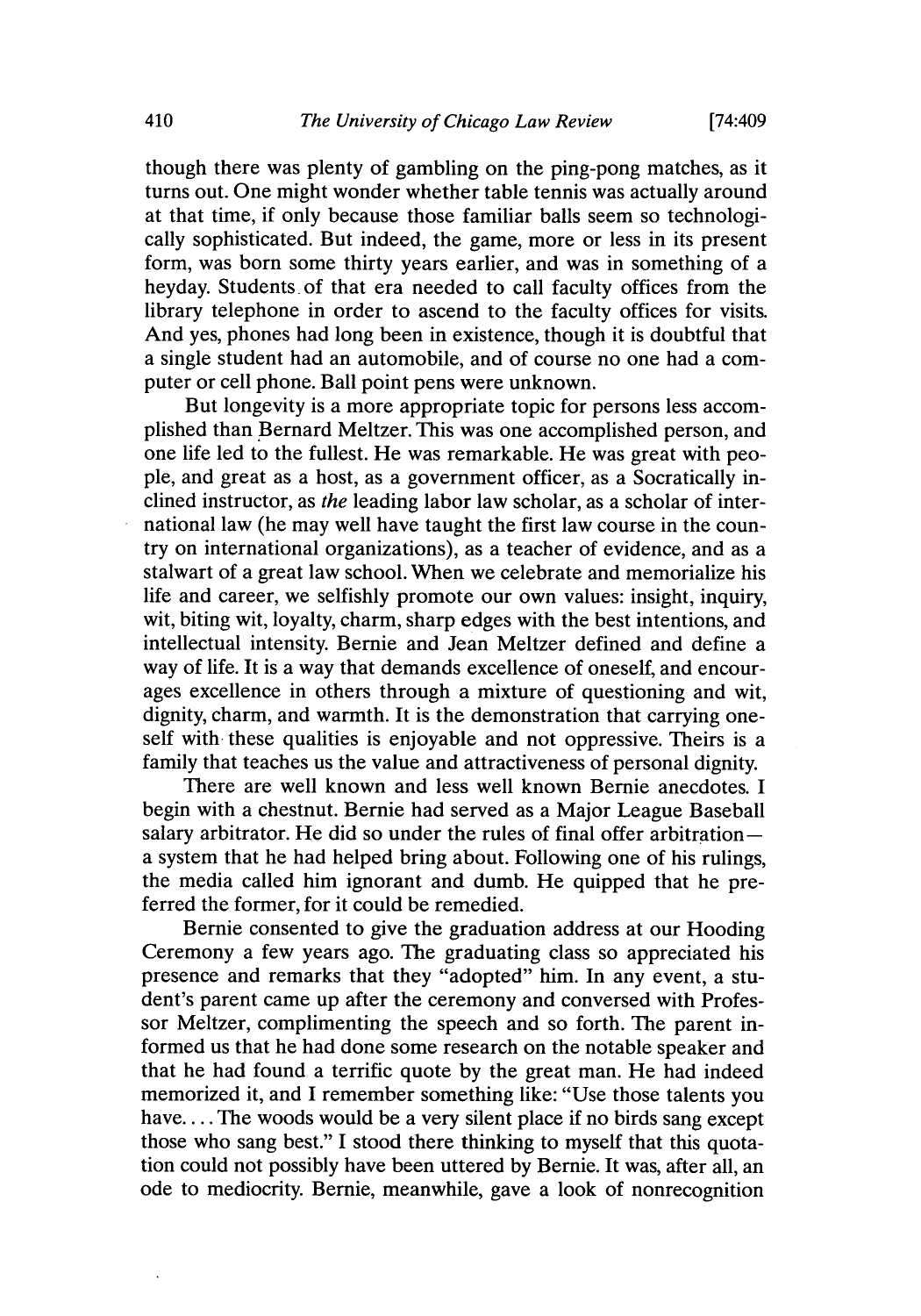and seemed disinclined to say a word. I thought it my role to lighten the moment, and so I said in as friendly a tone as possible that it was a lovely sentiment but that I was sure this had been misattributed because sweetness and mediocrity had no place here at the Law School. I am sorry to say that I may even have mumbled something about how we do not sing "Kumbaya" in the Green Lounge. We all moved on to another, more agreeable topic. A few days later Bernie was in my office, and he asked me to try and reconstruct the quote, though not the flattering of his speech, which really was terrific. I recollected as best I could and suggested we Google it, and sure enough the quote really was from Bernard Meltzer! Fortunately, we had a closer look and it was by that *other* Bernard Meltzer of radio talk show fame. Bernie said that I was amazingly well read, but should probably try to read better material. I do not think he believed my claim that I had never seen the quote, but just could not imagine his saying such a mushy thing.

Bernie and I began to have different conversational patterns after I moved into the Dean's office. When Bernie walked into the office, I knew that a small complaint or suggestion would begin the conversation. It might have been about a grammatical error in a law school publication, the supposed decline of the Socratic method, or the failure of new faculty members to come to dinner parties with U.S. Constitutions in their suit pockets. I must say that I have never understood his failure to memorize the document. When I first came to Chicago, I recall how surprised I was at my first Meltzer dinner when, during a discussion, all the law professors at the table (except the two of us who had recently arrived in Hyde Park) referred to pocket Constitutions they carried about. When he complained about those of us who were not Constitution carriers, I asked him about the failure to memorize. He insisted that it was fun to pull out the Constitution and be surprised by its language.

As a young teacher, Bernie was known for simplifying a question in class in order to "help" a student on call. When a reasonably complicated question brought about fear and paralysis in one student, Bernie apparently resorted to a professorial, patient tone and said, "Let me rephrase the question, and you answer just yes or no." The student thought hard and then said, "Yes." Bernie proceeded dryly: "I was looking for a shorter answer."

I know from my own father-in-law and his classmates who were graduated from the Law School in 1951 that Bernie was loved but held in awe and fear from the outset. My father-in-law still remembers the grade Bernie gave him some fifty-five years ago, and-though I assure you that it was a fine grade and that he and his classmates were terribly fond of their great teacher--he still complains about the grade. I had an idea once, and asked whether, in the interest of nostal